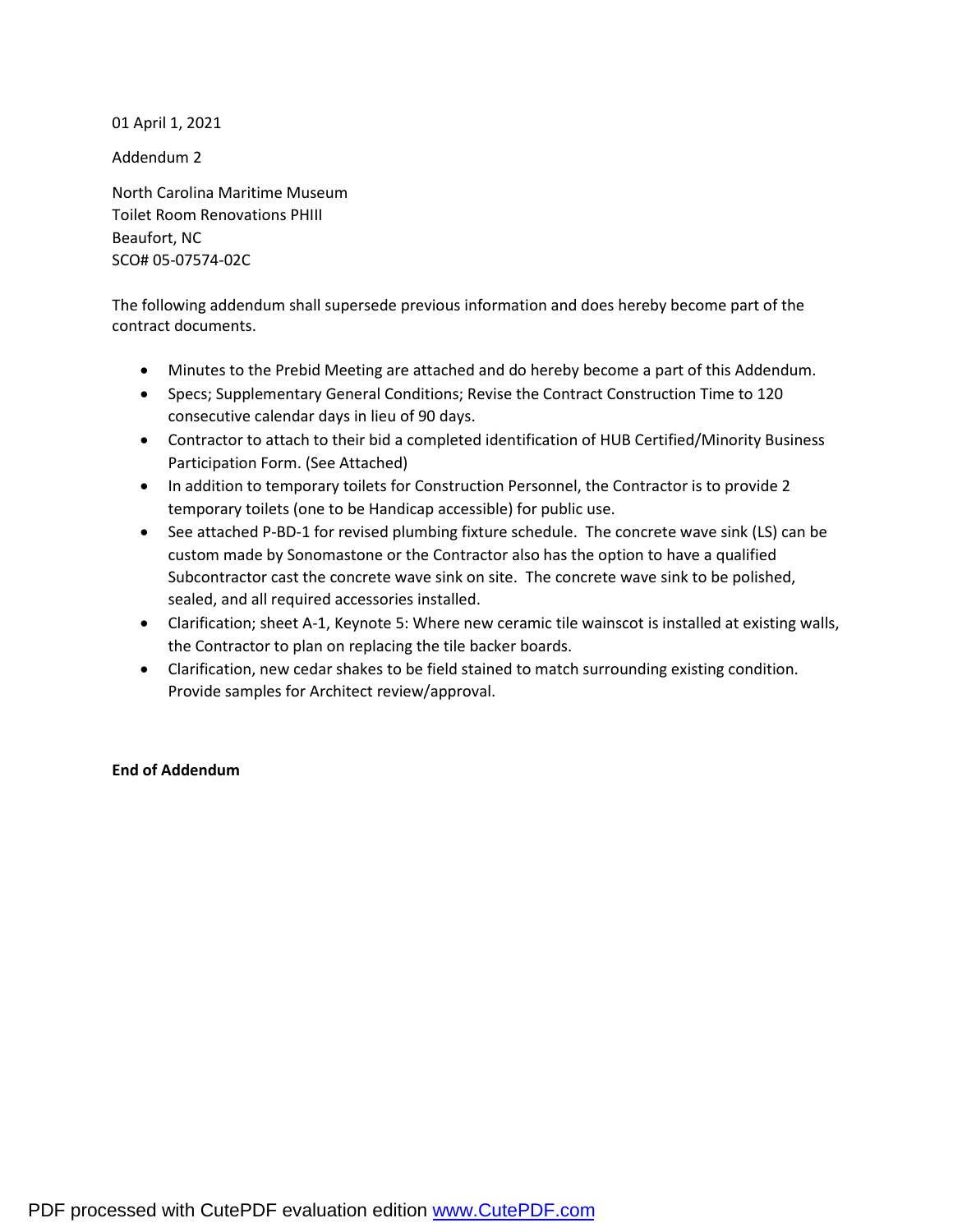## **Pre-Bid Meeting: 29 March 2021**

## **NC Maritime Museum Toilet Room Renovations SCO # 05-07574-02C**

- I. Sign in Sheet: See attached.
- II. Review Bid Date: April 7, 2021 3pm Archives and History/State Building 109 E Jones Street Raleigh NC

Due to covid restrictions, Contractor attendance is not required at the bid opening. Bids can be mailed or hand delivered before the scheduled time of opening. Bids can also be emailed to [steven.miller@ncdcr.gov](mailto:steven.miller@ncdcr.gov) with a copy to [Lee@coastalarchitecture.net](mailto:Lee@coastalarchitecture.net) before the scheduled time of bid. (no fax bids will be accepted)

#### Bid bond is **Not Required.**

 100 percent performance and payment bond **Not Required.** No alternates planned.

- III. Project Time: 90 days construction time with \$150/day Liquidated Damages per Supplementary General Conditions See also Addendum 2 for revised construction time.
- IV. Scope of Work: Toilet Renovations, addition of Family Toilet
- V. MBE Requirements: 10% goal For Construction projects with a value of less than \$300,000.00: Contractor to turn in with Bid a completed Identification of HUB Certified/ Minority Business Participation Form. MBE Appendix E to be turned in with Final Payment application MBE forms A, B, C, D, E are required to be turned in with the bids if bids exceed \$300,000.00. Minority Participation is encouraged. See attached HUB Form.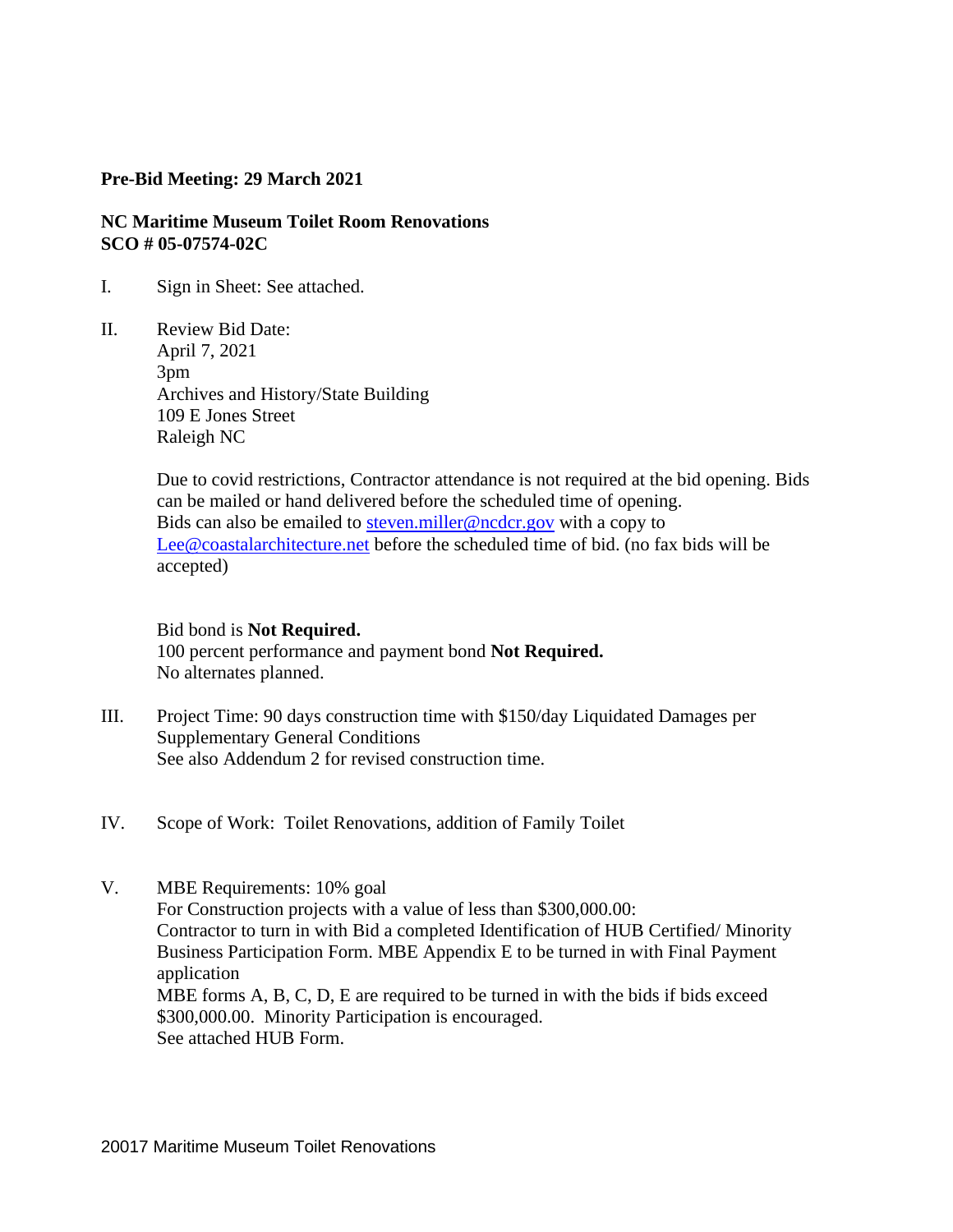# VI. Addendums:

Addendum 1 has been issued. All Addendums will be posted at, [www.coastalarchitecture.net.](http://www.coastalarchitecture.net/) Addendum 2 forth coming.

# VII. Questions/Comments

- Normal Museum hours are 10AM-4PM Contractor can coordinate with Owner access to building from 7AM-7PM.
- 3 parking spaces beside the handicap space and volunteer parking spaces can be utilized for a dumpster.
- 4 parking spaces will be reserved for Construction Crew parking.
- Owner requests 2 additional temporary public toilets (one to be Handicap accessible) to be added to the Construction Contract in addition to temporary toilet for Construction workers.
- During Construction, all workers must take Covid precautions by wearing masks. Contractor to provide a barrier to separate the Construction from the public.

VIII. Contractors to view work Area:

- Contractors reviewed the proposed work area.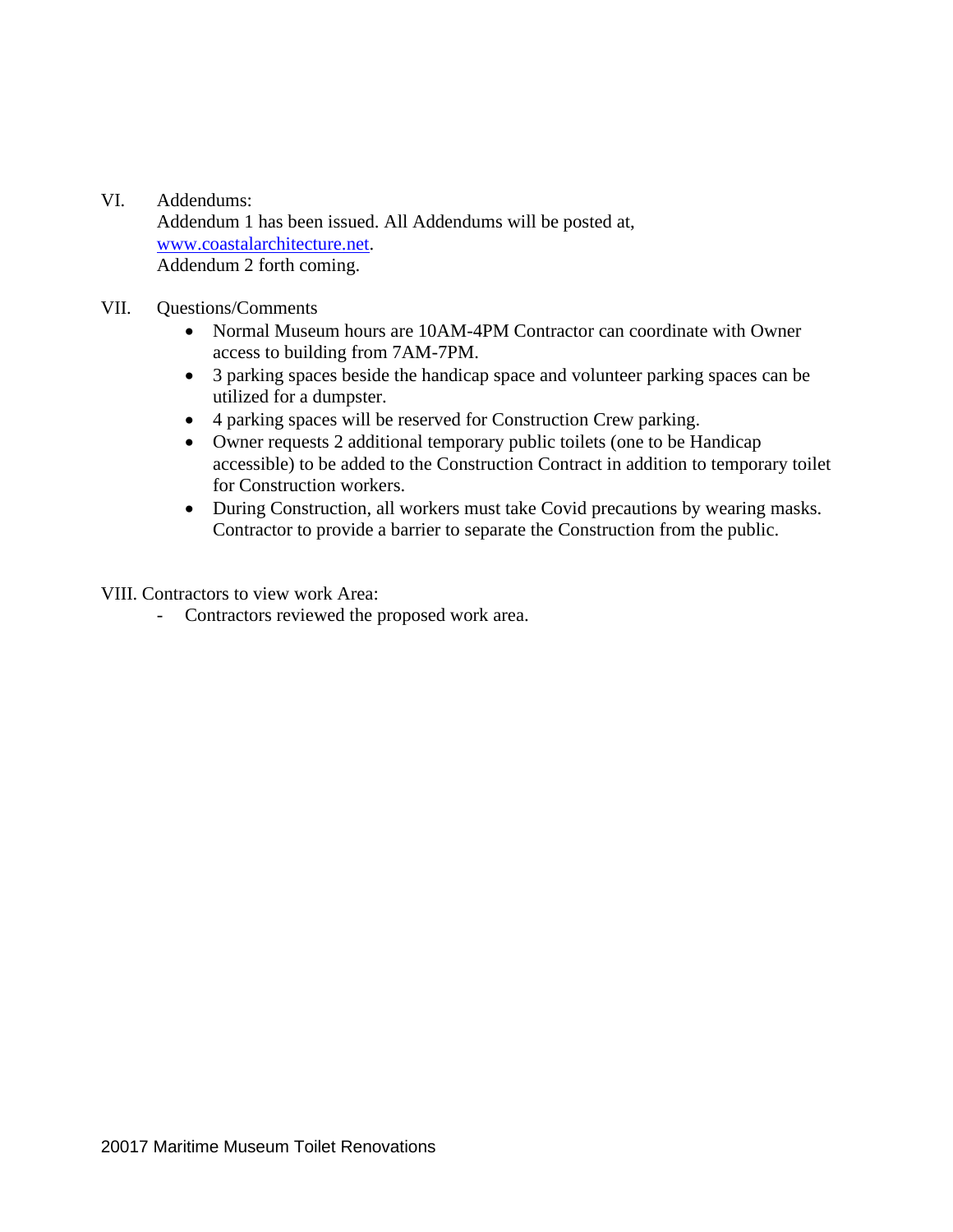|                  | by COASTAL ARCHITECTURE                  |                     | All contractors & interested personnel present must sign in with Date & Time, Company Name, Telephone Number, Email<br>Please write legibly. 1 SCO<br><b>\$05-07574-026</b> |                                                               |
|------------------|------------------------------------------|---------------------|-----------------------------------------------------------------------------------------------------------------------------------------------------------------------------|---------------------------------------------------------------|
| <b>Date/Time</b> | Name                                     | <b>Company Name</b> | <b>Telephone / Cell Number</b>                                                                                                                                              | <b>Email</b>                                                  |
|                  | 3-5-2) JANE PULOJ                        | PARTIUS STRUCTURE   | $252 - 503$<br>0606                                                                                                                                                         | Jim @ planus STOUTING<br>VRD "                                |
| 3/29/81          | Jeran Tillman<br>Ent Verk<br>Bure Untunt | Caulina By Corrhala | $99 - 429 - 4240$                                                                                                                                                           | $\inf_{\mathbf{b}} e(\mathcal{D})$ earolinebaycorstrutton.com |
|                  | 3-29-21 Sci<br>3-29-21 Sci               | Tarm<br>MISFreetin  | 910-320-8526                                                                                                                                                                | TramConstruction never<br>Server StrompSone                   |
|                  | Ber Buk                                  | <b>BOG</b>          | $946 - 819$                                                                                                                                                                 | perce looks-ne.com                                            |
|                  | 329.21 MIKE                              | MADICME<br>Museum   | 252 504 7754                                                                                                                                                                | MIKE. PETERS @<br>NCDCRC-COM                                  |

2021 NG MOINING MUSCUM-BEQUION **Bathroom Renovation** 

L

Site Visit / Sign in Log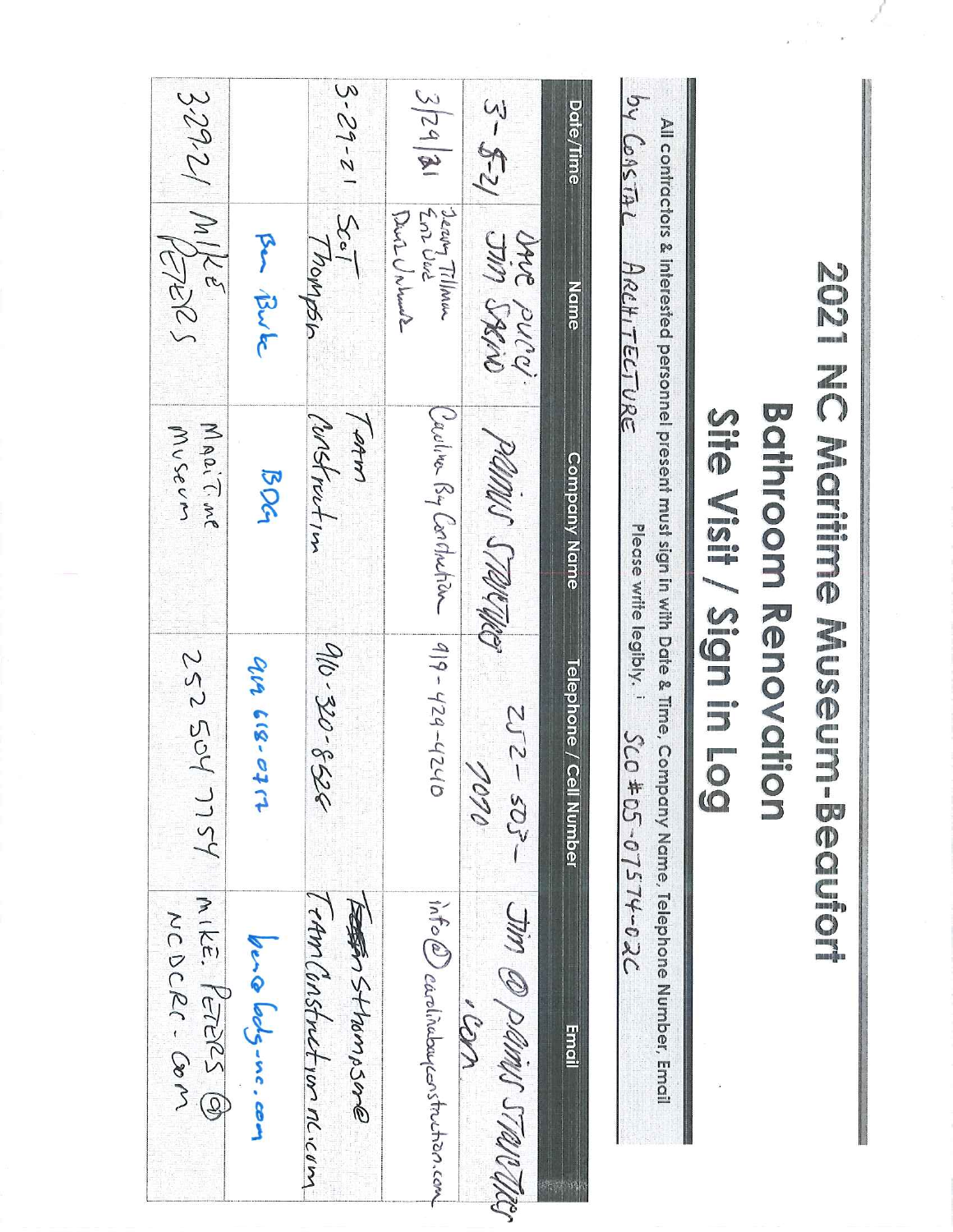**york** 3.29.21 Robert Dans LADOWNey  $2/29/2$  $3/26/2$ **Bielicy illinies** Betro Lumons Whiles Conserve B2.764-205 SIN SABINO PRIMUS STAURURES 252-503-7070 JINO AMMUSTAURURES Lee Dien Coast-el Architecture 2522041-2122 Lececoastal Com Contipeiny Neine 252-265-2753 Telephone / Cell-Number SCO # 05-07574-022 bisliga Cwitchcolfcchigriet phoricleons elaphonent. Un **Exports** 

 $\sim$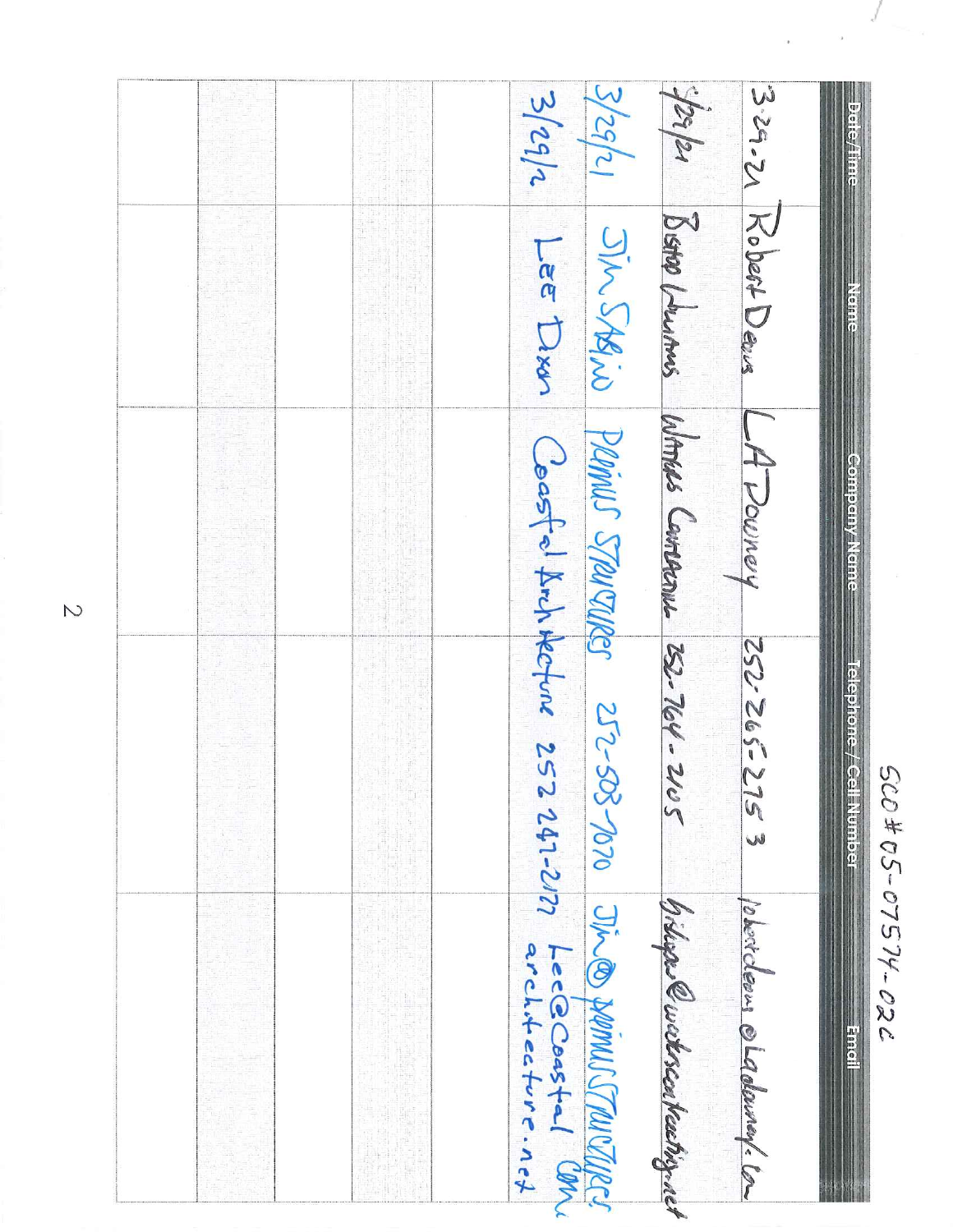# **Identification of HUB Certified/ Minority Business Participation**

(Name of Bidder) do hereby certify that on this project, we will use the following HUB Certified/ minority business as construction subcontractors, vendors, suppliers or providers of professional services.

| Firm Name, Address and Phone # | Work Type | *Minority<br>Category | $\mathbf{``}\mathsf{HUB}$<br>Certified<br>(Y/N) |
|--------------------------------|-----------|-----------------------|-------------------------------------------------|
|                                |           |                       |                                                 |
|                                |           |                       |                                                 |
|                                |           |                       |                                                 |
|                                |           |                       |                                                 |
|                                |           |                       |                                                 |
|                                |           |                       |                                                 |
|                                |           |                       |                                                 |
|                                |           |                       |                                                 |
|                                |           |                       |                                                 |
|                                |           |                       |                                                 |
|                                |           |                       |                                                 |
|                                |           |                       |                                                 |
|                                |           |                       |                                                 |
|                                |           |                       |                                                 |

\*Minority categories: Black, African American (B), Hispanic (H), Asian American (A) American Indian (I), Female (F) Socially and Economically Disadvantaged (D)

\*\* HUB Certification with the state HUB Office required to be counted toward state participation goals.

# The total value of minority business contracting will be (\$)\_\_\_\_\_\_\_\_\_\_\_\_\_\_\_\_\_\_\_

 $\mathbf{I}$ .